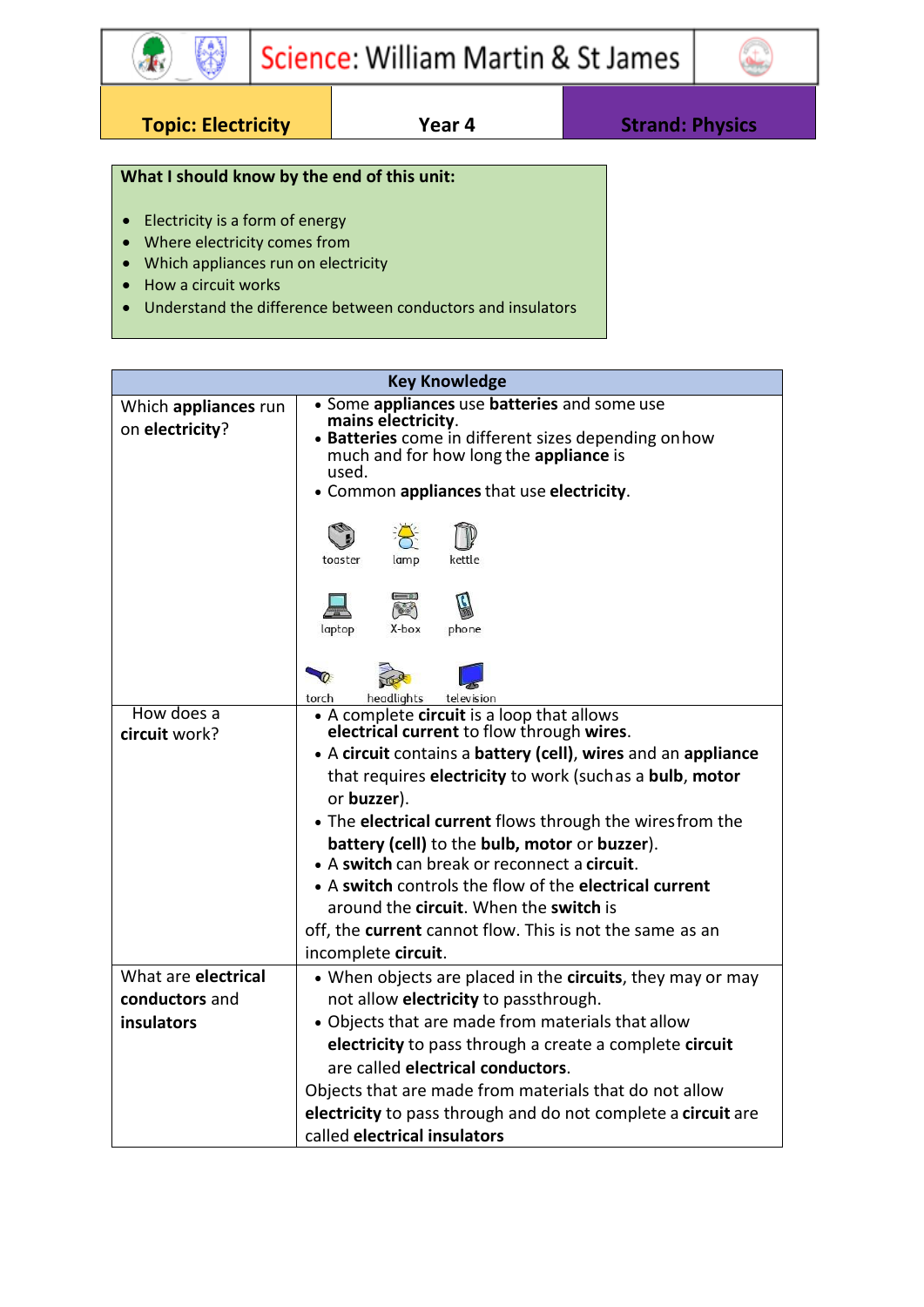

**Topic: Electricity Year 4 Strand: Physics**

### **Procedural Knowledge**

- Research how to work safely with **electricity**.
- Make a variety of **circuits**, investigating which **circuits** work andwhy.
- Name the basic partsincluding **cells, batteries, wires, bulbs,switches, motors** and **buzzers.**
- Draw **circuits** using pictorial representations(not circuitsymbols).
- Create **circuits** using **switches**.
- Investigate which materials are **electrical conductors** and **insulators**

| <b>Key Vocabulary</b> |                                                                                                                                                                  |  |
|-----------------------|------------------------------------------------------------------------------------------------------------------------------------------------------------------|--|
| appliances            | a device or machine in your home that you useto do a job such as cleaning or<br>cooking. Appliances are often electrical.                                        |  |
| battery               | small devices that provide the power for electrical items such as torches                                                                                        |  |
| bulb                  | the glass part of an electric lamp, which gives out light when electricity passes<br>through it.                                                                 |  |
| buzzer                | an electrical device that is used to make abuzzing sound                                                                                                         |  |
| cell                  | a synonym for battery                                                                                                                                            |  |
| circuit               | a complete route which an electric current canflow around                                                                                                        |  |
| component             | the parts that something is made of                                                                                                                              |  |
| conductor             | a substance that heat or electricity can passthrough or along                                                                                                    |  |
| current               | a flow of electricity through a wire or circuit                                                                                                                  |  |
| device                | an object that has been invented for aparticular purpose                                                                                                         |  |
| electricity           | a form of energy that can be carried by wires and in used for heating and lighting,<br>and to provide power for devices                                          |  |
| energy                | the power from sources such as electricity that makes machines work or provides<br>heat                                                                          |  |
| fuel                  | a substance such as coal, oil, or petrol that is burned to provide heat or power                                                                                 |  |
| generate              | cause it to begin and develop                                                                                                                                    |  |
| insulator             | a non-conductor of electricity or heat                                                                                                                           |  |
| ains                  | where the supply of water, electricity, orgas enters a building                                                                                                  |  |
| motor                 | a device that uses electricity or fuel to produce movement                                                                                                       |  |
| power                 | <b>Power is energy, especially electricity, that is obtained in large quantities from a</b><br>fuel source and used to operate lights, heating,<br>and machinery |  |
| source                | where something comes from                                                                                                                                       |  |
| switch                | a small control for an electrical device whichyou use to turn the device on or off                                                                               |  |
|                       |                                                                                                                                                                  |  |
| wires                 | a long thin piece of metal that is used to fastenthings or to carry electric current                                                                             |  |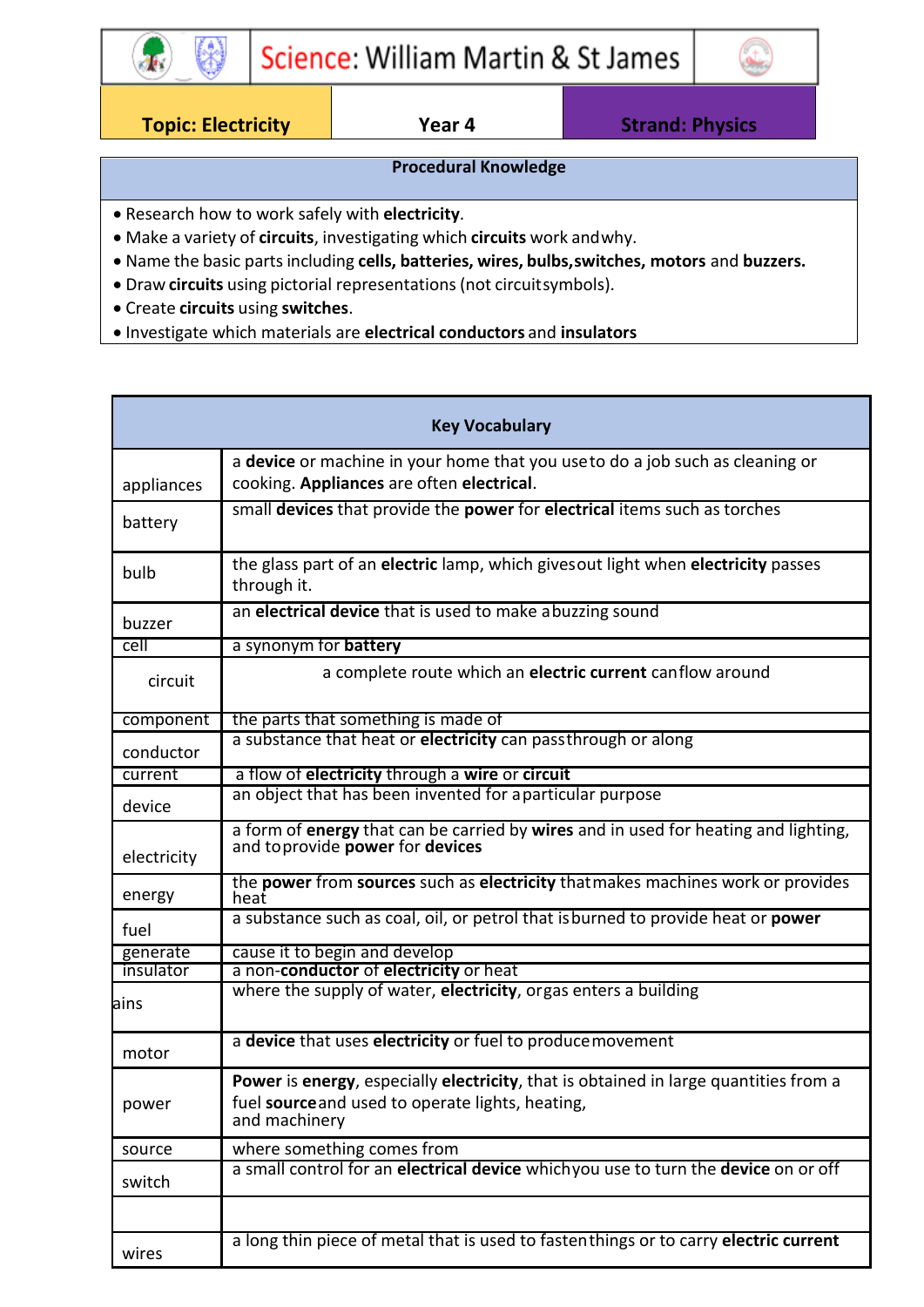

# Science: William Martin & St James

Г



## **Topic: Electricity Year 4 Strand: Physics**

| Question 1: Another name for a<br>battery is: | Start of<br>unit: | End of<br>unit: |
|-----------------------------------------------|-------------------|-----------------|
| circuit                                       |                   |                 |
| light                                         |                   |                 |
| buzzer                                        |                   |                 |
| اام-                                          |                   |                 |

| Question 2: Which of these need<br>electricity to work? | Start of<br>unit: | End of<br>unit: |
|---------------------------------------------------------|-------------------|-----------------|
| torch                                                   |                   |                 |
| mobile phone                                            |                   |                 |
| games console                                           |                   |                 |
|                                                         |                   |                 |

| Question 3: How will you know if a<br>material conducts electricity? | Start of<br>unit: | End of<br>unit: |
|----------------------------------------------------------------------|-------------------|-----------------|
| Electricity will flow freely and the<br>circuit will work            |                   |                 |
| Electricity will not flow and the<br>circuit will not work           |                   |                 |
| The battery will not work                                            |                   |                 |

| Question 6: Objects that are made<br>from materials that do not allow<br>electricity to pass through are<br>called: | Start of<br>unit: | End of<br>unit: |
|---------------------------------------------------------------------------------------------------------------------|-------------------|-----------------|
| conductors                                                                                                          |                   |                 |
| insulators                                                                                                          |                   |                 |
| hatteries                                                                                                           |                   |                 |

| Question 7: Why is it dangerous to<br>use an electrical appliance<br>nearwater? | Start of<br>unit: | End of<br>unit: |
|---------------------------------------------------------------------------------|-------------------|-----------------|
|                                                                                 |                   |                 |
|                                                                                 |                   |                 |

| Question 4: Which of these are<br>conductors of electricity? | Start of<br>unit: | End of<br>unit: |
|--------------------------------------------------------------|-------------------|-----------------|
| plastic comb                                                 |                   |                 |
| cardboard strip                                              |                   |                 |
| aluminum spoon                                               |                   |                 |
| copper coin                                                  |                   |                 |

| Question 8: A circuit will not work<br>if(tick three): | Start of<br>unit: | End of<br>unit: |
|--------------------------------------------------------|-------------------|-----------------|
| there is no battery                                    |                   |                 |
| the switch is off                                      |                   |                 |
| there is a break in the circuit                        |                   |                 |
| there is no switch                                     |                   |                 |

Т

Т

| Question 9: When more batteries<br>are added to a complete circuit | Start of<br>unit: | End of<br>unit: |
|--------------------------------------------------------------------|-------------------|-----------------|
| the light bulb does not go on                                      |                   |                 |
| the light bulb becomes brighter                                    |                   |                 |
| the circuit does not work                                          |                   |                 |
| the switch goes off                                                |                   |                 |
|                                                                    |                   |                 |

| Question 10: Why will this circuit not | Start of | End of |
|----------------------------------------|----------|--------|
| work?                                  | unit:    | unit:  |
|                                        |          |        |
|                                        |          |        |
|                                        |          |        |
|                                        |          |        |

| Question 4: Which of these are<br>conductors of electricity? | Start of<br>unit: | End of<br>unit: |
|--------------------------------------------------------------|-------------------|-----------------|
| plastic comb                                                 |                   |                 |
| cardboard strip                                              |                   |                 |
| aluminum spoon                                               |                   |                 |
| copper coin                                                  |                   |                 |
|                                                              |                   |                 |

| Question 5: Which of these circuits<br>will light? | Start of<br>unit: | End of<br>unit: |
|----------------------------------------------------|-------------------|-----------------|
|                                                    |                   |                 |
|                                                    |                   |                 |
|                                                    |                   |                 |
|                                                    |                   |                 |